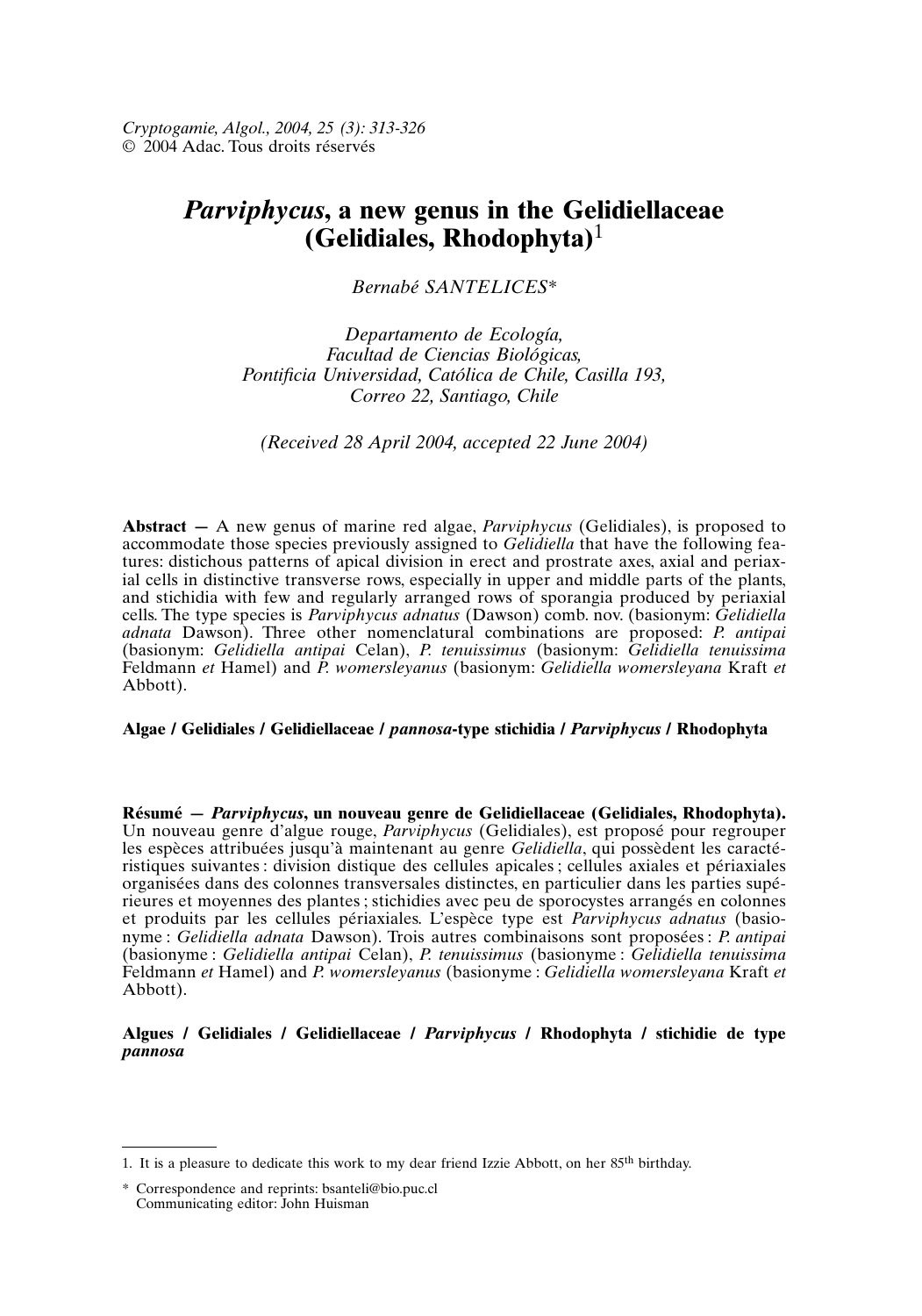# **INTRODUCTION**

Taxonomic confusion at the specific and generic levels characterize the present circumscription of the genus *Gelidiella*. Between 20 and 25 generally small-sized, turfy species are included in this genus (Ganzon-Fortes, 1994), but about half of them are known only from one or two geographic localities. Single collections often provide limited insights into morphological variation, and thereby may have led to an artificially high number of described *Gelidiella* species. In fact, authors working with this genus (e.g. Dawson, 1956; Egerod, 1971; Santelices, 1977, 2002; Hatta & Prud'homme van Reine, 1991; Norris, 1992; Kraft & Abbott, 1998) have often remarked on the difficulties encountered when distinguishing species.

While reviewing the type materials of *Gelidiella adnata* Dawson, Santelices (2002) recognized that the pattern of apical division, the internal structure of the thallus and the structure of the stichidium of this species were conspicuously different from the respective patterns exhibited by the type species, *G. acerosa*. Therefore he recognized the need for a new genus in the Gelidiellaceae to accommodate the smallest-sized species similar to *G. adnata*. Later, additional morphological and molecular evidence were added that supported the proposal of heterogeneity within *Gelidiella* (Rico *et al*., 2002). However, the examination of additional species seemed advisable before proposing a new genus. The study of another three, small species of *Gelidiella* (*G. antipai* Celan, *G. tenuissima* Feldmann *et* Hamel and *G. womersleyana* Kraft *et* Abbott) has now been completed and corroborates their close morphological similarity with *G. adnata*, their dissimilarity with *G. acerosa* and thereby the need to include these species in a different genus. This study first summarizes the historical evidence supporting the recognition of a new genus, and reports on the morphological studies with the three additional small-sized species of *Gelidiella*. Then the new taxon is described and new nomenclatural combinations are proposed.

# **MATERIALS AND METHODS**

General procedures followed those described in previous morphological studies (e.g. Santelices, 1991a, 1991b, 2002; Santelices & Hommersand, 1997). The herbarium specimens of the species examined are listed in Table 1. All specimens were first examined under a stereomicroscope. Representative thalli were gradually rehydrated avoiding tissue damage, and fixed in a 10% formaldehyde solution in seawater. Axes and branches were cut 20-30 µm thick to avoid tissue destruction, using a Leitz freezing microtome. Sections were stained with 1% aniline blue and mounted in 50% Karo© corn syrup. Photomicrographs were taken with a Nikon Biophot Microscope. Slides with transections are deposited in the algal collection of the Sala de Sistemática, Pontificia Universidad Católica de Chile  $(SS/UC)$ .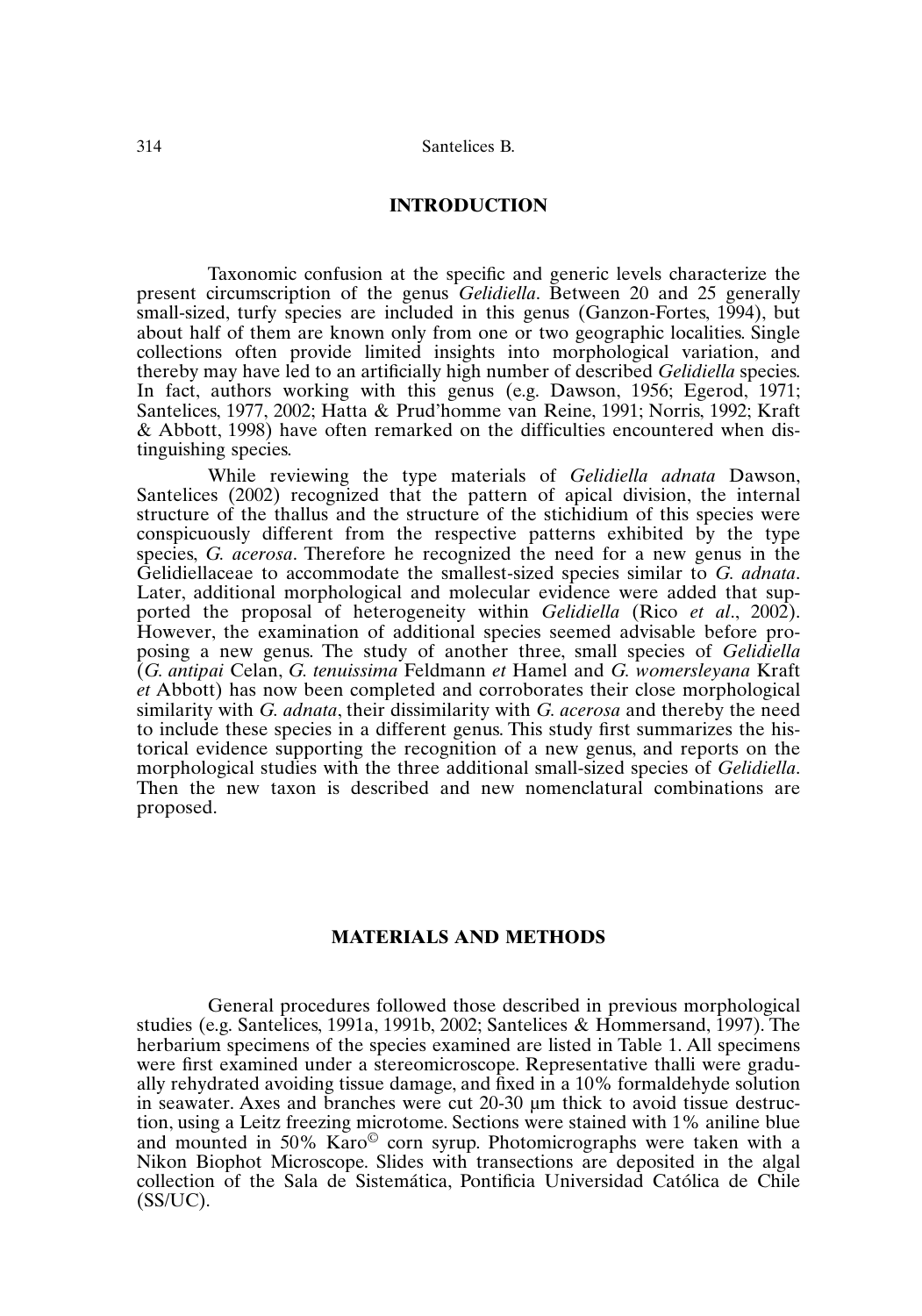|  | <b>Specimens</b>                                        | Locality & Date                                      | Determined by               | Collection N <sup>°</sup>         | <b>Remarks</b>        |
|--|---------------------------------------------------------|------------------------------------------------------|-----------------------------|-----------------------------------|-----------------------|
|  | 1. Gelidiella acerosa<br>(Forsskål)                     | - Jeremie, Haiti<br>May 6, 1941                      | H.H. Bartlet                | B.P. Bishop<br>Museum 530838      | Fertile male<br>plant |
|  | Feldmann<br>et Hamel                                    | - South of Dome Marie, Haiti<br>May 11, 1941         | H.H. Bartlet                | B.P. Bishop<br>Museum 530839      | Fertile male<br>plant |
|  |                                                         | - North coast of Haiti,<br>June 23, 1941             | H.H. Bartlet                | B.P. Bishop<br>Museum 530837      | Fertile male<br>plant |
|  | 2. G. adnata<br>Dawson                                  | - Nha Trang, Viet Nam<br>February 13, 1953           | E.Y. Dawson                 | Smithsonian 56446                 | Holotype              |
|  | 3. G. antipai Celan<br>(as G. stichidiospora<br>Dawson) | - Isla Cedros, Baja California,<br>Mexico            | E.Y. Dawson                 | Los Angeles<br>County Museum      | Fragment<br>of type   |
|  | 4. G. tenuissima<br>Feldmann et Hamel                   | - Uliga Isls.,<br>Marshall Isls.<br>October 10, 1953 | E.Y. Dawson                 | Univ. of California<br>099560     | Sterile               |
|  |                                                         | - Santa Cruz Isls., Galapagos<br>February 21, 1962   | E.Y. & M. Dawson            | Smithsonian 4855                  | Tetrasporic           |
|  |                                                         | - Acajutla, El Salvador<br>September 4, 1960         | E.Y. Dawson                 | Smithsonian 007272                | Sterile               |
|  | 5. G. womersleyana<br>Kraft et Abbott                   | - Kawe Point,<br>Hawaii Isl.,<br>Hawaiian Isls., USA | G.T. Kraft &<br>I.A. Abbott | I.A. Abbott private<br>collection | Isotype               |

Table 1. Specimens examined in this study.

# **RESULTS**

#### **Historical review**

The genus *Gelidiella* was established by Feldmann & Hamel (1934) to replace *Echinocaulon* Kützing (1843), a name already used for a genus in the Polygonaceae (Angiosperm). Since *Echinocaulon* Kützing was a later homonym, *Gelidiella* Feldmann *et* Hamel was proposed as its replacement. The species in *Echinocaulon* Kützing were characterized by the presence of an apical cell and the lack of thick-walled, delicate fibers (rhizines) in the cortex or medulla, a character that Feldmann & Hamel maintained as distinctive of the genus *Gelidiella*. Later, Fan (1961) suggested the lack of a known sexual generation as an additional characteristic of this genus.

Intrageneric heterogeneity was suspected since Feldmann's early characterization of *Gelidiella* (= *Echinocaulon*; Feldmann, 1931a, 1931b, 1931c). While he recognized species such as *Echinocaulon rigidiusculum* (Grunow) Feldmann, *E. setaceum* Feldmann and *E. nigrescens* Feldmann as congeneric, he also thought that *Gelidium bornetii* Weber-van Bosse (= *Gelidiella bornetii* (Weber-van Bosse) Feldmann) and *Gelidium pannosum* Bornet *non* Grunow (= *Gelidiella tenuissima* Feldmann *et* Hamel) may not belong to the same genus. Even though Feldmann & Hamel (1934) included all the above taxa in the genus *Gelidiella*, they recog-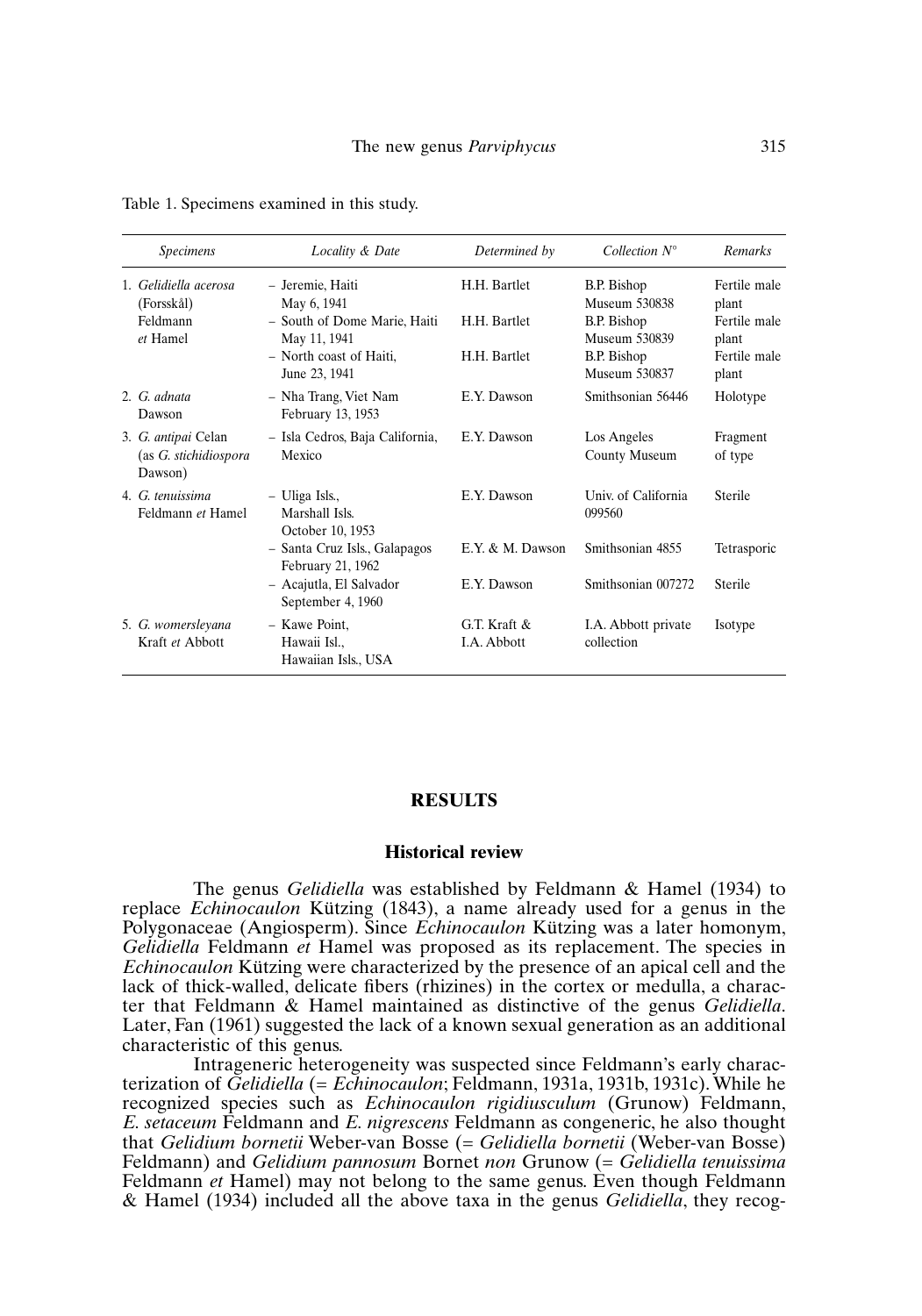nized morphological differences between groups of species, especially related to spore arrangement in the stichidia. Some species had conical stichidia, containing compactly arranged, unordered tetraspores (which they called the "*acerosa*-type" stichidia), while another exhibited elongated, cylindrical stichidia with tetrasporangia arranged in transverse rows (the so called "*pannosa*-type" stichidia). Later studies (e.g. Dawson, 1953, 1954a, 1956; Fan, 1961; Santelices, 1977; Hatta & Prud'homme van Reine, 1991; Guiry & Womersley, 1992; Norris, 1992; Ganzon-Fortes, 1994; Kraft & Abbott, 1998; Shimada & Masuda, 1999, 2000) confirmed the above distinctions among species groups. Thus, *Gelidiella bornetii* (Weber van Bosse) Feldmann *et* Hamel, *G. hancockii* Dawson, *G. indica* Sreenivasa Rao, *G. ligulata* Dawson and *G. taylorii* Joly are described as exhibiting "*acerosa*-type" stichidia while *G. adnata* Dawson, *G. antipai* Celan, *G. feldmanii* Baardseth, *G. lubrica* (Kützing) Feldmann *et* Hamel, *G. myrioclada* (Børgesen) Feldmann *et* Hamel, *G. ramellosa* (Kützing) Feldmann *et* Hamel, *G. sanctarum* Feldmann *et* Hamel, *G. tinerfensis* Seoane-Camba and *G. trinitatensis* Taylor have "*pannosa*type" stichidia (see Ganzon-Fortes, 1994 for review). These studies, however, did not find additional morphological differences that could further characterize and help to separate these two groups of species.

Comparing the largest and one of the smallest species of *Gelidiella* (*G. acerosa* (Förskal) Feldmann *et* Hamel and *G. adnata* Dawson, respectively), Santelices (2002) found 80-100-fold differences in axis length and 10-15-fold differences in axis diameter between both species. More importantly, these species differed in their respective patterns of apical division, external and internal structure of the axis, stichidial construction and tetrasporangial formation. Later, Rico *et al*. (2002) also found that the spermatangial morphology of *G. acerosa* differed from that of the small-sized species, *G. tenuissima*. Authors in the two above mentioned studies suggested that the described morphological differences may be interpreted as generic differences, but that examination of an additional number of species seemed necessary before suggesting taxonomic changes.

Together with their spermatangial studies, Rico *et al*. (2002) also performed molecular analysis (LSU and *rbc*L) to asses the relationship of *Gelidiella tenuissima* with *G. acerosa*. They found that both species represented different lineages within the genus, a result also found by Shimada & Masuda  $(2000)$  using small subunit ribosomal DNA sequences. Thus, current molecular data suggests that there may be two lineages in the genus, but more molecular studies are needed to better support the idea.

# **Examination of species with "***pannosa***-type" stichidia**

As indicated earlier, "*pannosa*-type" stichidia have been described for 10 species of *Gelidiella* (Ganzon-Fortes, 1994). Four of these were examined in this study, including *G. adnata*, already examined by Santelices (2002); *G. antipai* Celan, extensively described by Boudouresque (1972) and considered to include *G. stichidiospora* Dawson; *G. tenuissima*, recently reviewed and cultivated by Rico *et al*. (2002) and *G. womersleyana*, described by Kraft & Abbott (1998).

A morphological comparison of the above 4 species with individuals of *Gelidiella acerosa* verified the differences already described between *G. acerosa* and *G. adnata* (Santelices, 2002) and simultaneously emphasizes the similarities between *G. adnata* and the other three studied small-sized species. Thus, while the thallus length of *G. acerosa* can easily reach 6-10 cm, axis length in the other species infrequently reaches beyond 6 mm (Figs 1-5).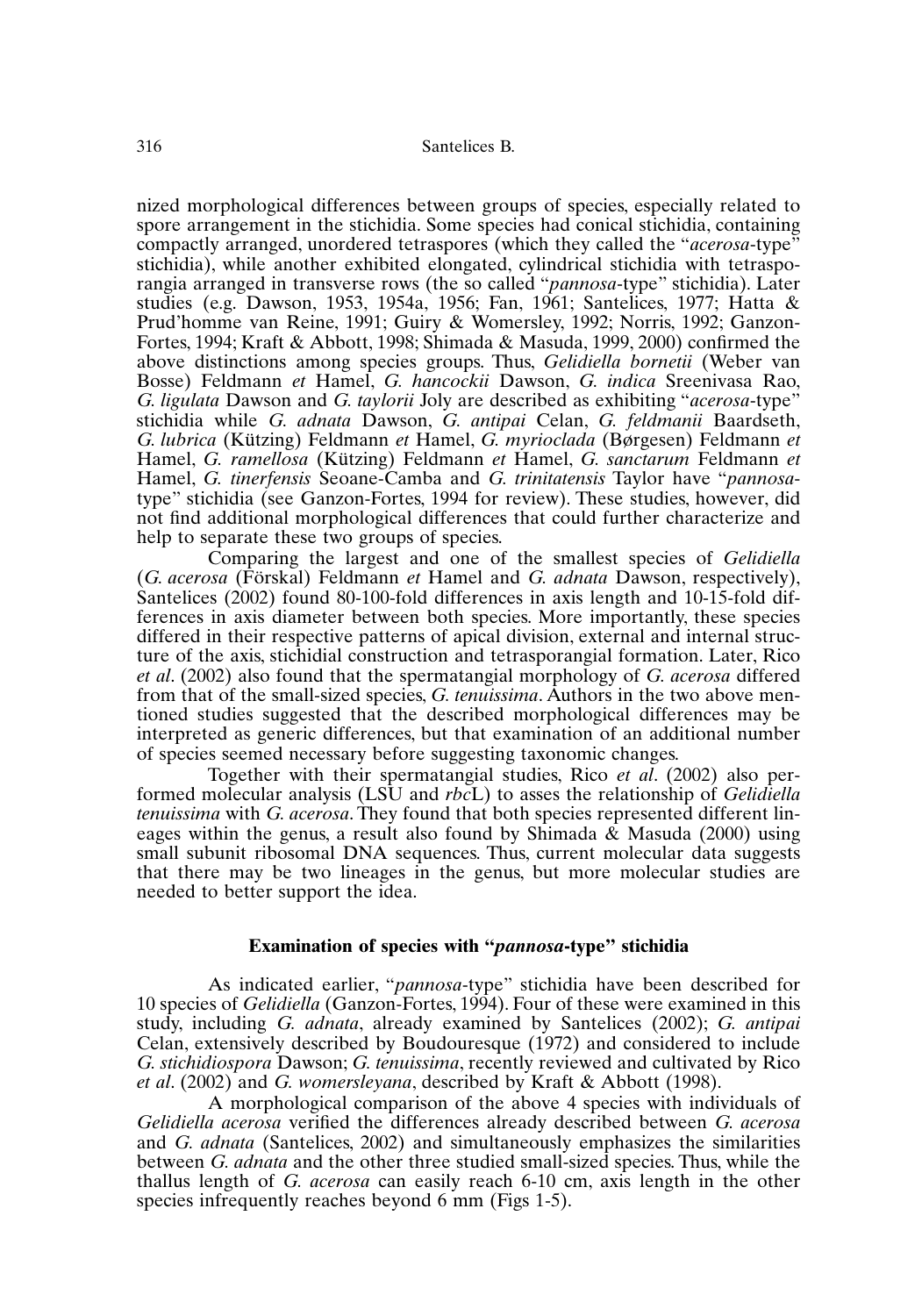

Figs 1-5. External habit of 5 species of *Gelidiella*. Fig. 1. *Gelidiella acerosa*, scale = 4 mm. Fig. 2. *Gelidiella adnata*, scale = 300 µm. Fig. 3 *Gelidiella antipai*, scale = 130 µm. Fig. 4. *Gelidiella tenuissima*, scale = 400 µm. Fig. 5. *Gelidiella womersleyana*, scale = 150 µm.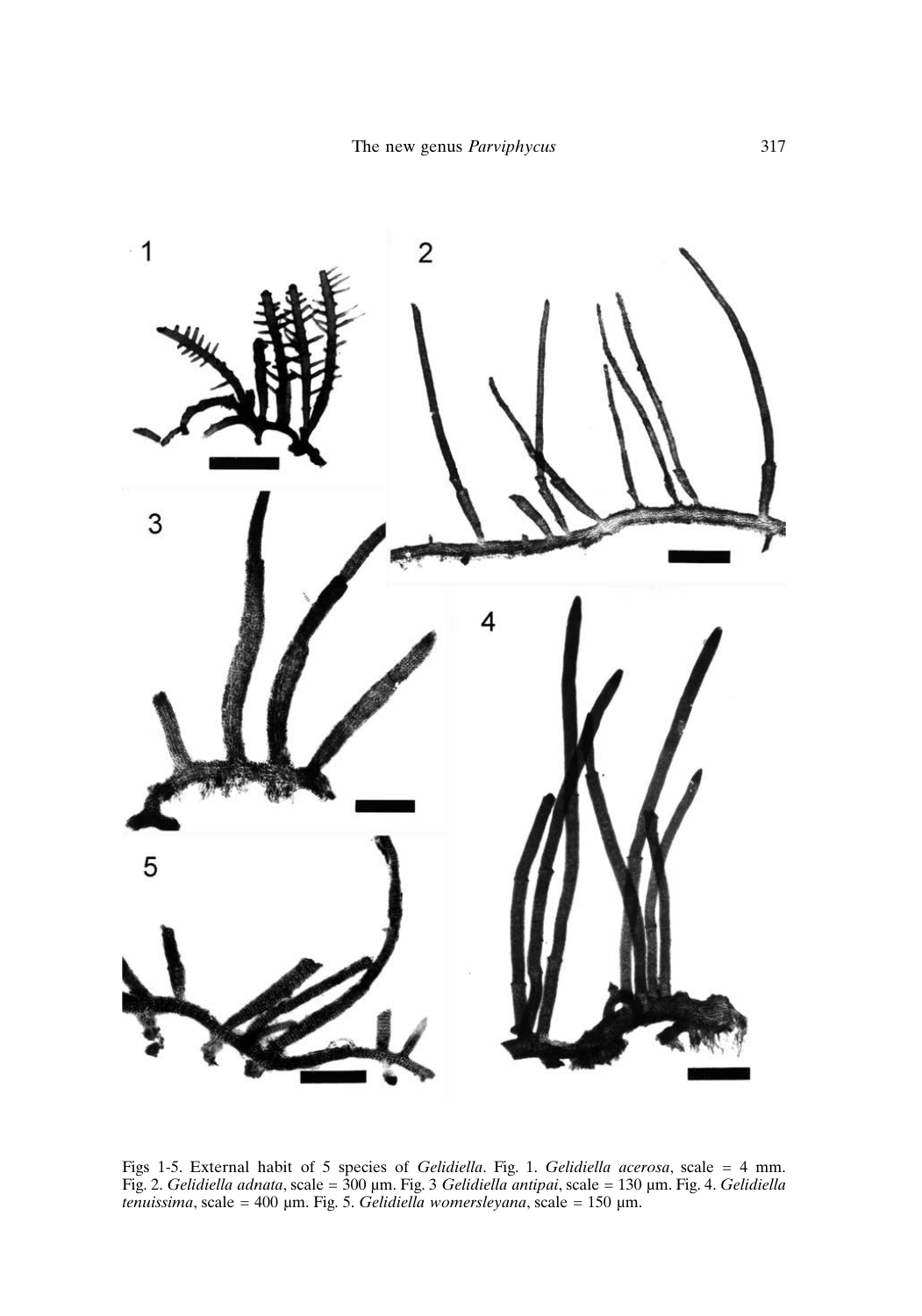# 318 Santelices B.

All the species of *Gelidiella* studied here grow by the activity of an apical cell that divides transversely (Figs 6-11). In the case of *G. acerosa*, cell divisions of the subapical and subsequent cells in the axial filament occur at right angles to each other in a short alternating series forming a clearly decussate pattern (Figs 6, 7). As a consequence, the central axial filament is visible only a short distance below the apex and axes and branches are cylindrical in outline. In the case of the other 4 species (Figs 6-11), the subapical cells have longitudinal divisions in 2 directions in the same plane, cutting off 2 periaxial cells and 2 lateral cells, which cut off further cells. This pattern of division is much closer to a distichous pattern than to a decussate pattern and the resulting erect and prostrate axes and branches are slightly compressed, especially close to the tips.

Internal thallus structure (Figs 12-17) also differed between *Gelidiella* acerosa and the 4 small-sized species of *Gelidiella* studied. A transection through the middle part of a young erect axis of *G. acerosa* shows several layers of pigmented cortical cells that grade into a medulla of globose cells (Fig. 12). Axial cells and periaxial derivatives can not be identified in cross section (Fig. 13). Transections through the erect axes of the other 4 species of *Gelidiella* (Figs 14-17) show a few (1-3) layers of cortical cells and 1-3 layers of medullary cells. In these species, axial and periaxial cells are produced in a distinctive transverse row of thick-walled cells that remain evident in most plant parts. These differences in internal structure between *G. acerosa* and the small-sized species studied here is apparent even when the transverse sections are made the same distance back from the apical cell.

Differences in sporangia arrangement between *G. acerosa* and the other 4 species of *Gelidiella* (Figs 18-22) constitute an additional taxonomic difference. As already noted by Feldmann & Hamel (1934), the sporangia are abundant, compact and irregularly disposed in *Gelidiella acerosa*, without forming transverse rows, although they may exhibit a clear acropetal development. The other 4 species, on the contrary, exhibit stichidia with few, regularly arranged rows of sporangia formed from the apex. Longitudinal and cross sections through the sporangia of these species (Figs 23-26) indicate that in *G. acerosa* the sporangia frequently originate from internal cortical cells and less often from medullary cells. The position of the cells generating the sporangia is not fixed because internal cortical and external medullary cells are abundant in any branch, all seemingly have the capacity to differentiate sporangia and their original position can change by thallus growth (Fig. 23). In the cases of *G. adnata*, *G. antipai* and *G. tenuissima* (Figs 24-26) the sporangia originate from the periaxial cells flanking the axial cells on each side. In these species, therefore, spore production is restricted to cells with a fixed position in the plant and the number of spores produced in each mature transverse row of the stichidia is a function of the number of periaxial cells on each side of the thallus.

All the above morphological differences suggest the need for a new genus for those species previously assigned to *Gelidiella* that possess distichous patterns of apical division, axial and periaxial cells of upper and middle parts of the plant in distinctive transverse rows, and stichidia with few and regularly arranged rows of sporangia produced by periaxial cells. None of the existing genera of either the Gelidiaceae or the Gelidiellaceae seems able to accommodate the above species. The name *Parviphycus* is proposed for this new genus, a name that emphasizes the small size of the species included therein.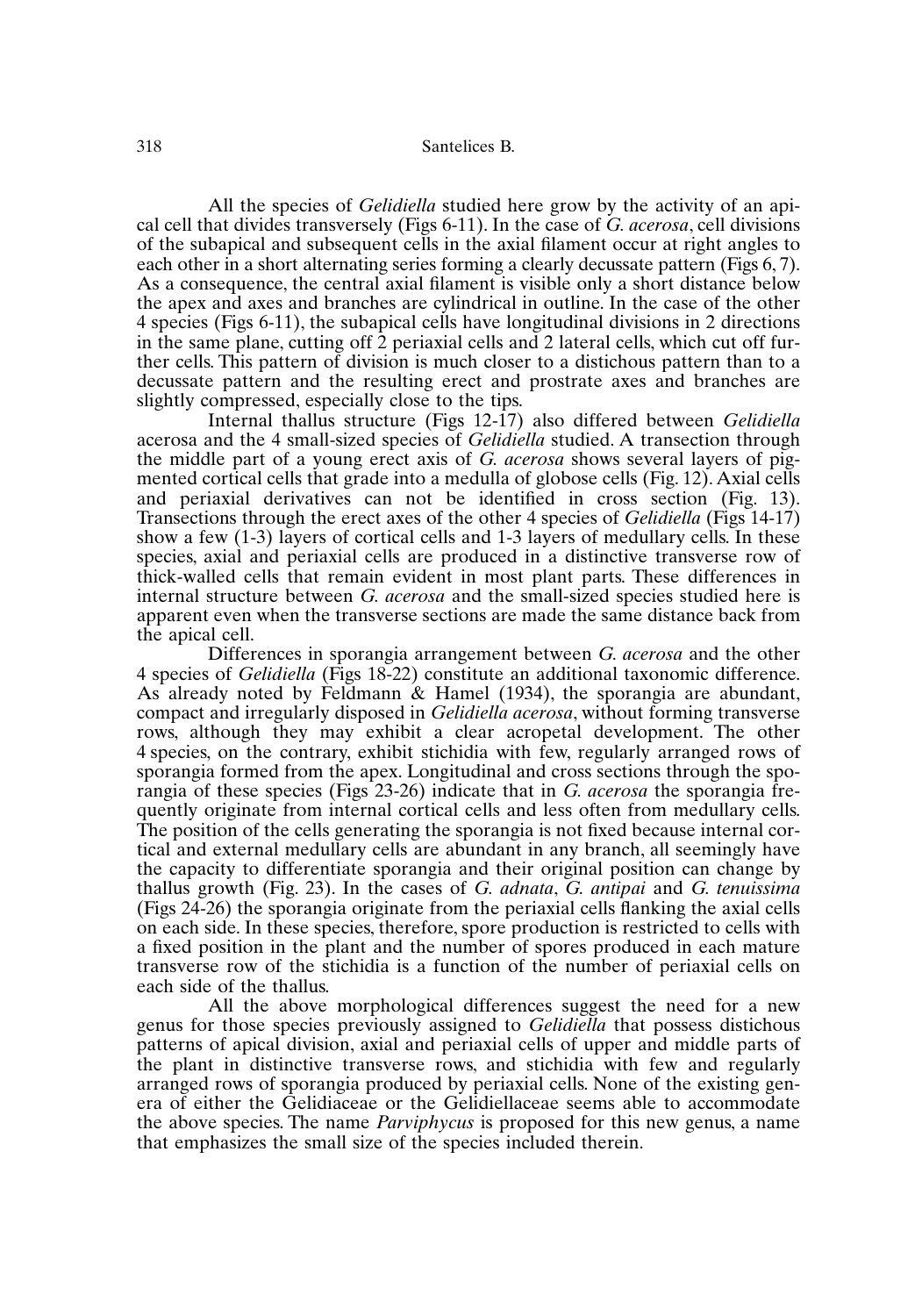

Figs 6-11. Tip of erect axes of 5 species of *Gelidiella* showing the pattern of division of the apical (arrows) and subapical cells. Figs 6, 7. *Gelidiella acerosa*, scales 100 µm in Fig. 6 and 20 µm in Fig. 7. Fig. 8. *Gelidiella adnata*, scale 30 µm. Fig. 9. *Gelidiella antipai*, scale 20 µm. Fig. 10. *Gelidiella tenuissima*, scale 30 µm and Fig. 11. *Gelidiella womersleyana*, scale 20 µm.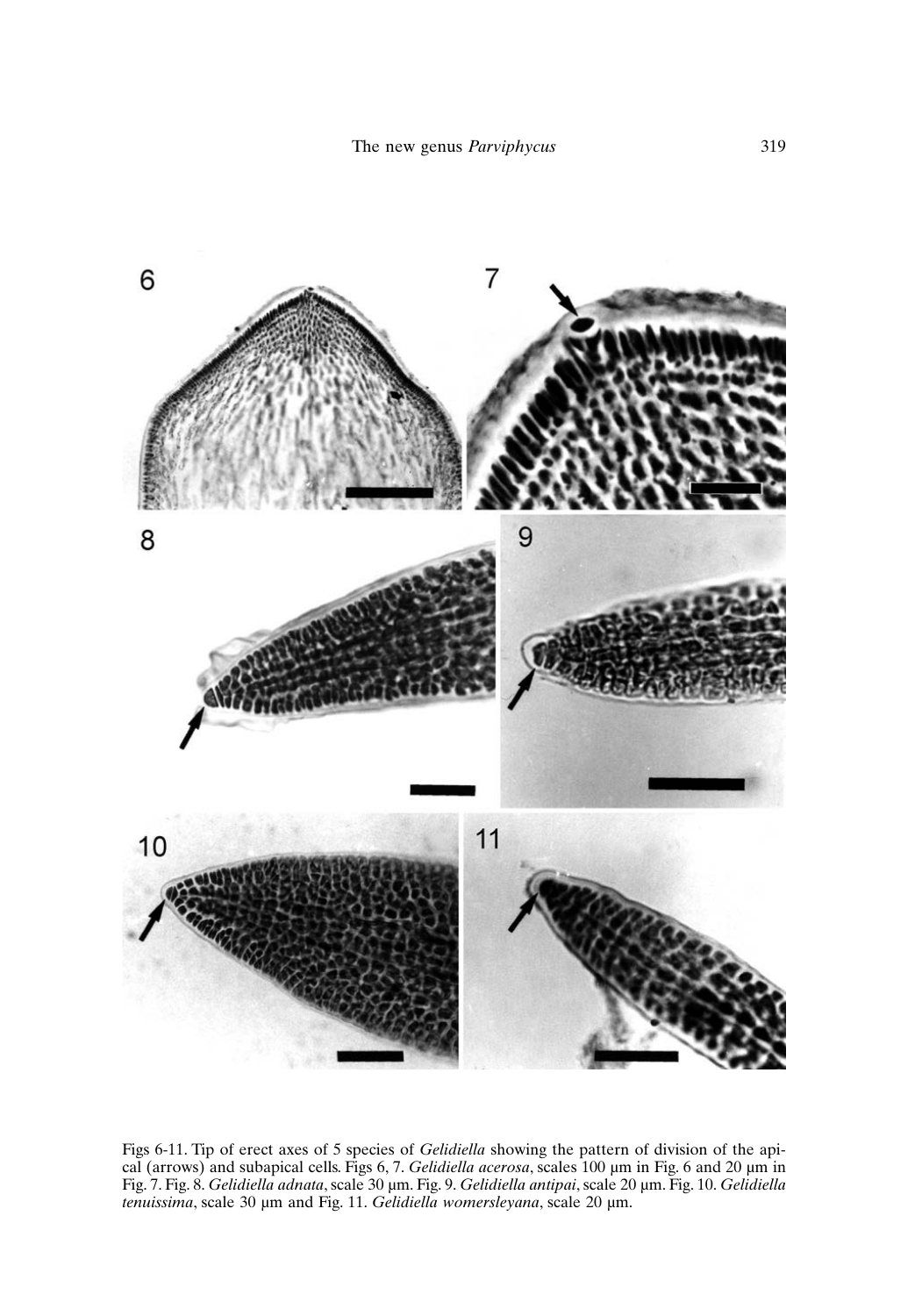

 $14$ 

15



Figs 12-17. Cross section through the axes of 5 species of *Gelidiella*. Arrow heads indicate axial cells while long arrows indicate periaxial cells. Figs. 12, 13. *Gelidiella acerosa*. Fig. 12 shows the internal structure of erect axes, scale =  $100 \mu m$ . Fig. 13 is a close up of a central medullary region, scale = 10  $\mu$ m, with no evidence of axial or periaxial cells. Figs. 14, 15, 16 and 17 show respective transections through erect axes of *G. adnata* (scale = 20 µm), *G. antipai* (scale = 20 µm), *G. tenuis* $sima$  (scale = 25  $\mu$ m) and G. *womersleyana* (scale = 20  $\mu$ m).

Figs 18-22. Surface view of tetrasporangial stichidia in 5 species of *Gelidiella*. Fig. 18. *Gelidiella acerosa*, scale = 500 µm. Fig. 19. *Gelidiella adnata*, scale = 200 µm. Fig. 20. *Gelidiella antipai*, scale = 200 µm. Fig. 21. *Gelidiella tenuissima*, scale = 150 µm and Fig. 22. *Gelidiella womersleyana*, scale =  $100 \mu m$ .

▲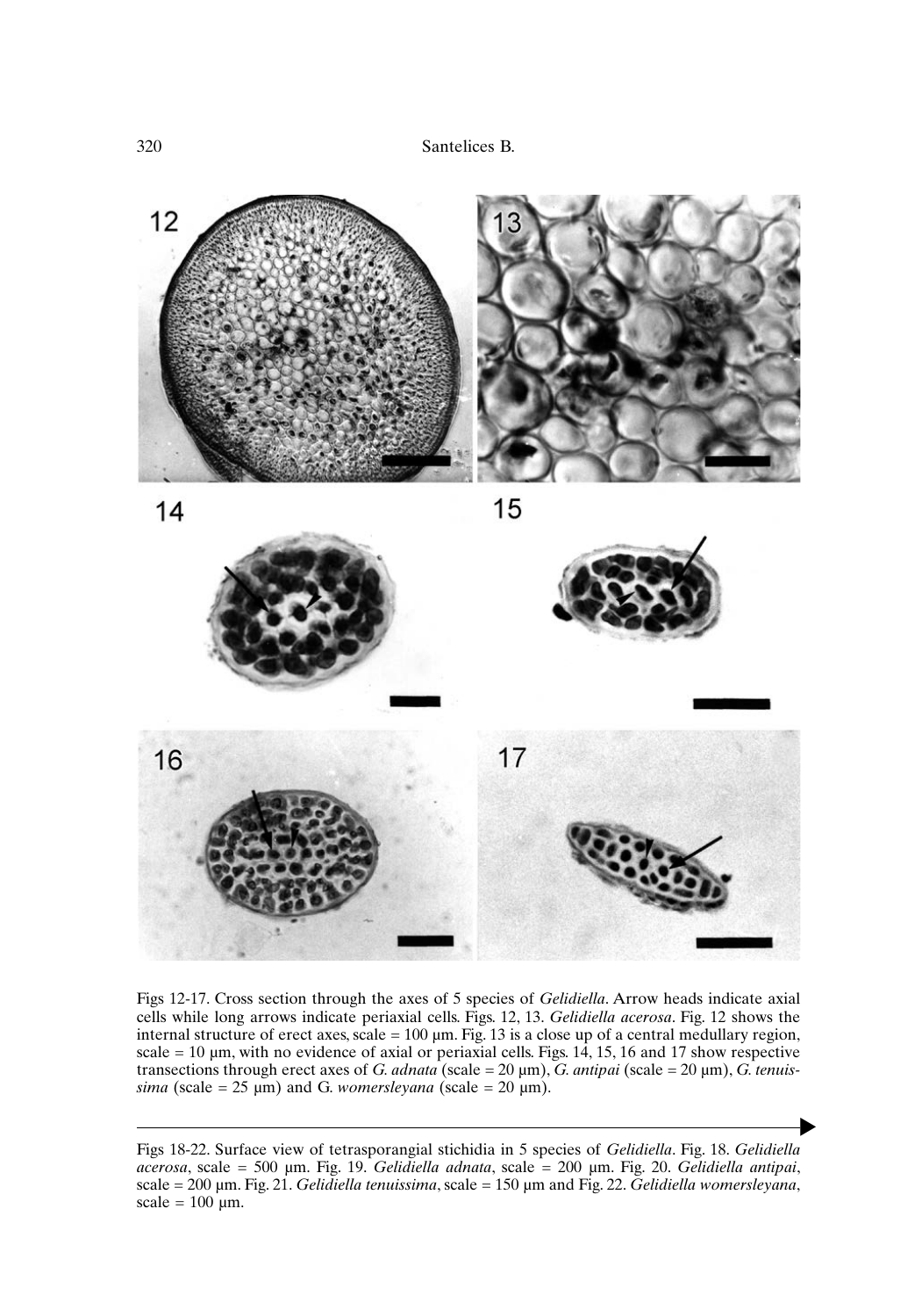![](_page_8_Picture_1.jpeg)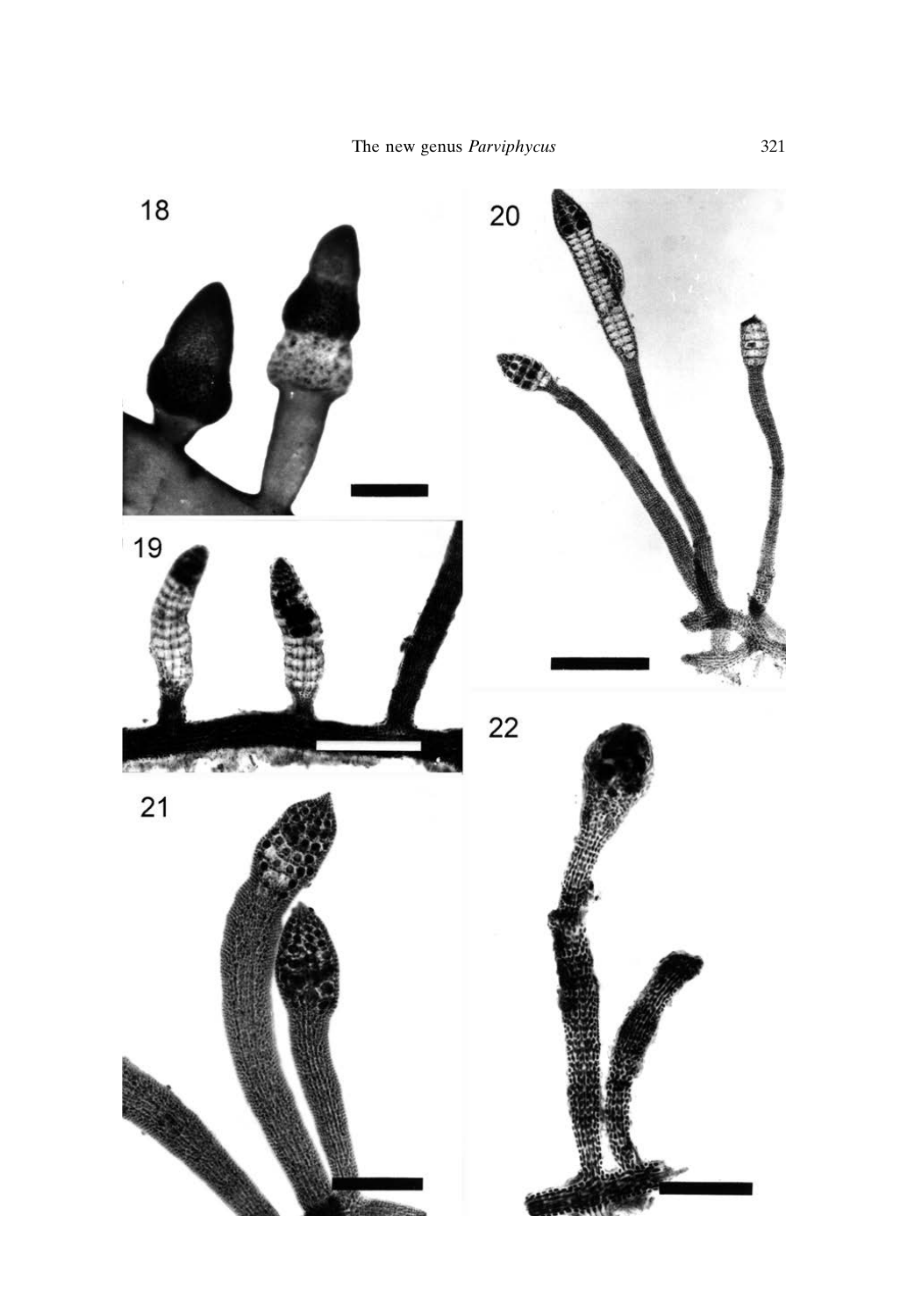![](_page_9_Picture_1.jpeg)

Figs 23-26. Transection through mature stichidia of 4 species of *Gelidiella*. Note the sporangia produced by cortical cells in *G. acerosa* (Fig. 23) while in the other three species the sporangia are produced by the periaxial (medullary) cells (Fig. 24 = *G. adnata*. Fig. 25 = *G. antipai*. Fig. 26 = *G. tenuissima*). Arrow heads in Figs 24, 25 and 26 indicate axial cell. In all figures the arrows indicate the pit connection between the sporangia and the cells originating them. (Scale in all figures  $= 20 \mu m$ .)

#### **Taxonomic propositions**

# *Parviphycus* **Santelices, gen. nov.**

*Plantae saepe teretes formant usque ad 2 cm alti. Thalli ex uno vel variis ramis erectis formantur qui ex superficie dorsali levantur ramorum postratorum. Axes postrati incrementum habent vagum, cum una cellula apicali quae in sensu transversali dividitur. Cellula subapicalis divisiones longitudinales monstrat in duas directiones, 2-4 cellulas periaxiales originantes, quae posterius cellulas laterales generant. Hic modus divisionis subdicotomicus est et axes demissi rotundi sunt aut debiliter compressi, usque ad 180 mm diametri, subtracto adhaesi per rizoidis unicelularibus aut paucis cellulis, quod unum per cellulan efficitur ex tegumento magis extremo vel ex duobus tegumentis magis externis cellularum corticales. Rizoides mensuram habent usque ad 10 mm diametri atque 300 mm longitudinis, interclusi uni ex aliis, rizoidium velum formantes contiguorum vel rizoidium lineas*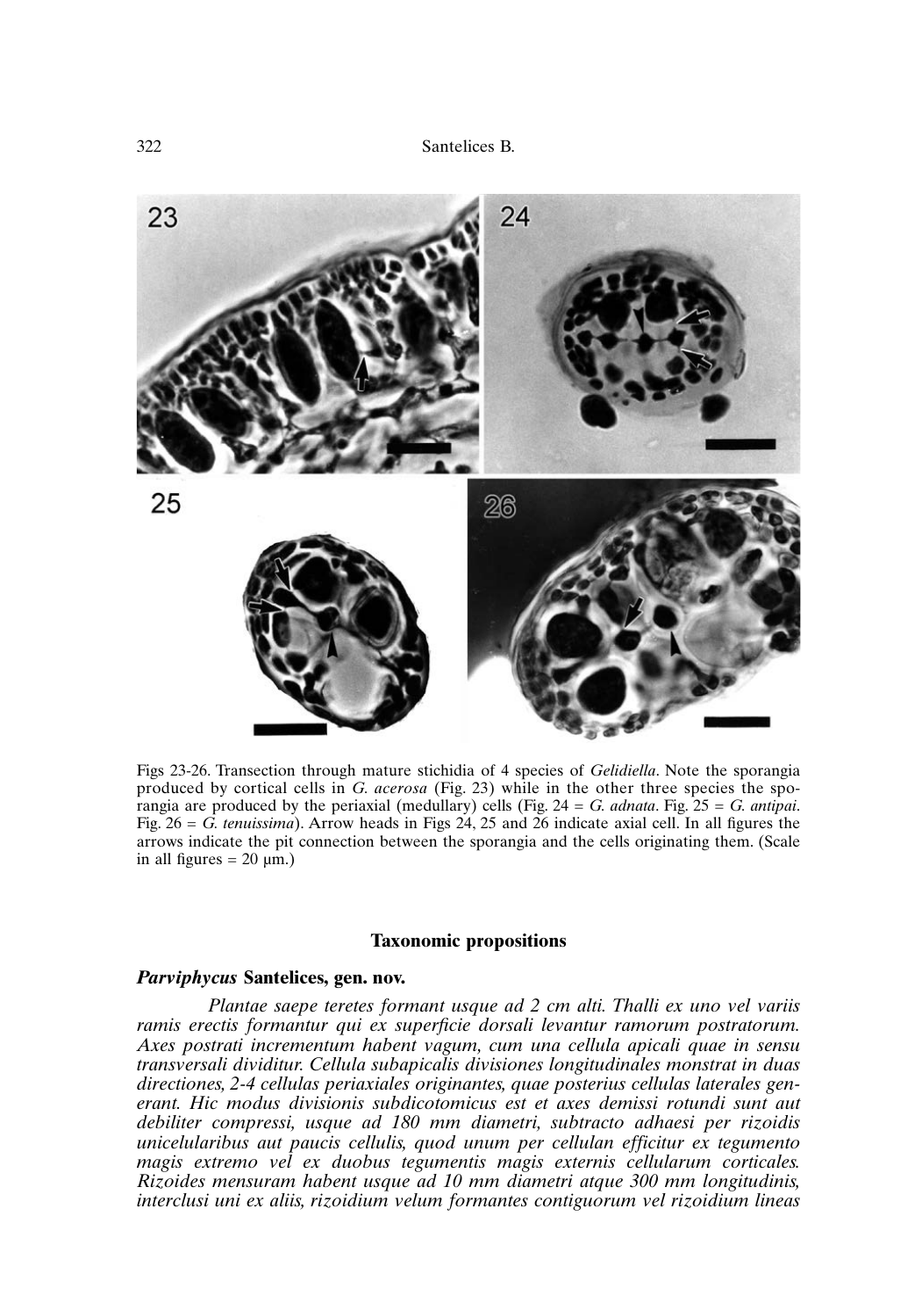*formantes interclusorum. Cellulae corticales in ramis iuvenibus cum axe maiore transversaliter ordinato in directionem rami principalis. Medulla cum 4 ad 6 cursibus transversalibus cellularum cylindricarum.*

*Axes stoloniferi axes lineales efficiunt sine constrictionibus vel tantum cum constrictionibes debilibus in base, generaliter simplicibus sed interdum derivatibus in forma irregulari, cum aut sine pilis in earum portionibus apicabilibus et saepe cum fissura et evidentia incrementi rami. Rami erecti ex superficie surgunt normaliter oppositi illi qui rizoides producit. Aliqui horum axium erectorum possunt postea in axes estoloniferi transformari, adhaesiones rizoidales producentes et obventitie etiam novos axes producentes.*

*Axes erexti usque 20 mm longitudinis atque 180 mm diametri, cum basibus divisionis apicalis et constructio thali similaris axibus raptantibus, sed cum cellulis corticalibus brevioribus, longitudinaliter ordinatis aut in forma irregulari. In sectione transversali, axes erecti formati videntur 1-3 cursibus cellularum corticalium atque 1-5 cursibus cellularum medullarium in cursibus dispositarum transversalibus. Hae sunt cellulae axiales (vel filamentum axiale centrale) collocatae inter verias cellulas peraxiales ad unumquodque latus cellulae axialis et quae ordinantur horizontali modo cum hac. Tetrasporangia in stichidiis lanceolatis originata, globosis, cylindricis vel extensis super brevibus pedicellibus positis vel in apice ramorum terminalium; semper stichidium per pedicellum vel ramum. Tetrasporangia in sequentia regulari formata ex apice (exempli gratia: 6, 8, 12, per segmentum), cellulis periaxialibus formata quae sunt ad laterem filamenti axialis. Tetrasporangia circumdata uno vel duobus tegumentis cellularum corticalium quarum continuitas interrumpitur in mensura in qua sporangia crescit atque maturat. Tetrasporangiae subsphericae sunt, in forma crucifera divisae vel tetraedrica, usque 40 mm diametri. Cognoscitur tantum structuram reproductivam marium et tantum pro una speciei (P. tenuissimus). Sori spermatangiales apparent utpote splenia incoloria in ramis terminalibus, vel terminent axem erectum vel se disponant lateraliter respectu ad axem principalem. Cellulae quae spermacia producunt cellulis corticalibus formantur. Spermacia forma sunt pyramidali, 3-4 mm alti.*

**Plants** often forming a low-stature turf, up to 2 cm. tall. **Thalli** formed by one to many upright branches arising from the dorsal side of prostrate branches. Prostrate axis with indeterminate growth, with a single apical cell that divides transversally. The sub-apical cell with longitudinal divisions in two directions, cutting off 2-4 periaxial cell which later cut off further cells laterally. **Pattern of division** subdistichous and creeping axes rounded or slightly compressed, up to 180 µm diameter, attached to the undersurface by unicellular or few-celled rhizoids that originate one per cell from the most external or the two most external layers of cortical cells. **Rhizoids** are up to 10 µm diam. and 300 µm long, developing separately one from the other, forming a fringe of contiguous or bundles of isolated rhizoids. Cortical cells in young regions with long axis arranged transversally on branches. Medulla with elongated cylindrical cells in 4-6 transverse rows.

**Stoloniferous axes** give rise to basally unconstricted or slightly constricted linear axes, usually simple but sometimes irregularly branched, with or without hairs in their apical portions and often truncated with apparent evidence of renewed blade growth. Upright branches normally arise from the face of the axis opposing the fringe of rhizoids. Some of these uprights may later become stoloniferous axes, developing rhizoidal attachments and, eventually, also originating new axes.

**Erect axes** are up to 20 mm long and 180 µm diameter, with patterns of apical division and thallus construction similar to the creeping axes, but with smaller cortical cells aligned longitudinally or irregularly. In cross section, the erect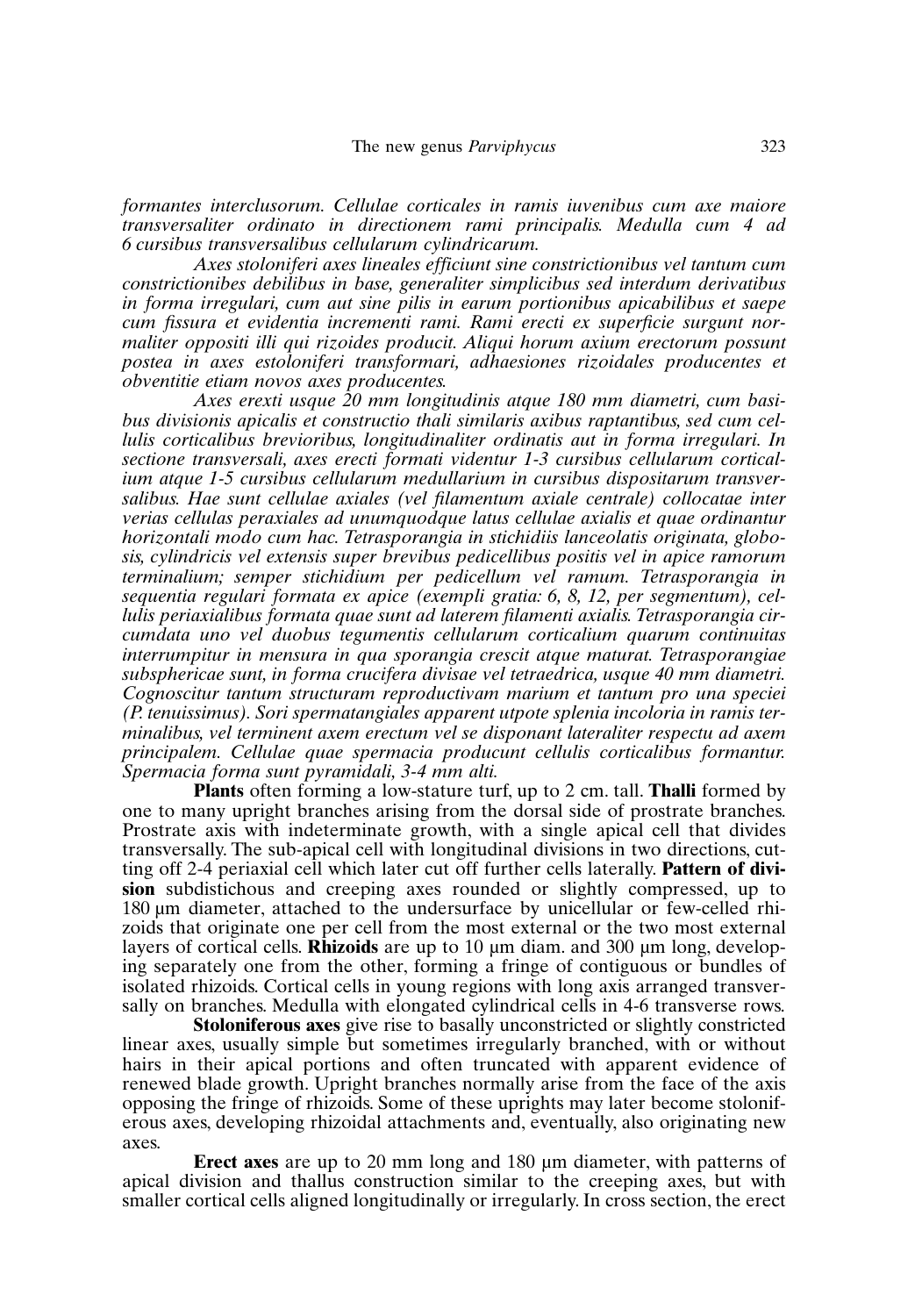axes are formed by 1 to 3 layers of cortical cells and 1 to 5 layers of medullary cells arranged in transverse rows. These are the axial cells (or the central axial filament) flanked by one or several horizontally aligned periaxial cells on each side of the axial cell.

**Tetrasporangia** borne on lanceolate, globose, cylindrical or terete stichidia located on short pedicels or in the apices of terminal branches; always one stichidium per pedicel or branch. Tetrasporangia formed in regular sequence from the apex (e.g. 6, 8, 12 per segment) by periaxial cells flanking the axial filament. Tetrasporangia surrounded by one or two layers of cortical cells in which the continuity is disrupted as the sporangia grow and mature. Tetrasporangia subspherical, cruciatelly to tetrahedrally divided, up to 40 µm diam. Only male reproductive structures known and only for one species (*P. tenuissimus*). **Spermatangial sori** appear as colorless patches in ultimate unbranched branchlets, either terminally in erect axes or laterally from the main axes. Spermatangial initials are formed from cortical cells. Spermatangia pyramidal in outline, 3-4 µm high.

**Type species**: *Parviphycus adnatus* (Dawson) Santelices

## **New combinations**

#### *Parviphycus adnatus* **(Dawson) Santelices, comb. nov.**

**Basionym**: *Gelidiella adnata* Dawson [Marine plants in the vicinity of the Institut Océanographique de Nha Trang, Viet Nam. *Pacific Science* 8: 422, fig. 33 f (1954)].

**Type locality**: Nha Trang, Viet Nam.

**Known geographic distribution**: Viet Nam, Isla San Benedicto, Revillagigedo Archipelago, Arno Atoll in the Marshall Islands and Hawaii. The species has been confused with *G. antipai* and may occur in areas where *G. antipai* has been described.

**References**: Dawson, 1954a, 1954b, 1956; Santelices, 1977, 2002; Norris, 1992; Womersley & Guiry, 1994.

# *Parviphycus antipai* **(Celan) Santelices, comb. nov.**

**Basionym**: *Gelidiella antipai* Celan [Note sur la flore algologique du littoral roumain de la mer Noire IV. *Bull. Sect. Scientifique de l'Académie Roumaine* 19: 3 (1938)].

**Synonym**: *Gelidiella stichidiospora* Dawson (1953).

**Type locality**: Cape Kaliakra on the Bulgarian coast of the Black Sea.

**Known geographic distribution**: the Mediterranean, Baja California, Natal (South Africa) and southern Australia.

**References**: Celan, 1938; Boudouresque, 1972; Norris, 1992; Womersley & Guiry, 1994.

#### *Parviphycus tenuissimus* **(Feldmann** *et* **Hamel) Santelices comb. nov.**

**Basionym**: *Gelidiella tenuissima* Feldmann *et* Hamel [Floridées de France. VII. Gélidiales. *Revue Algologique* 9: 102 (1936)].

**Synonyms**: *Gelidium pannosum* Grunow (Bornet, 1892); *Gelidium pannosum* Bornet, *non* Grunow (Weber van Bosse, 1921); *Echinocaulon pannosum* Feldmann (1931a); *Gelidiella pannosa* (Feldmann) Feldmann *et* Hamel (Fan, 1961); *Gelidiella tenuissima* (Thuret) Feldmann *et* Hamel (Boudouresque, 1969).

**Type locality**: Biarritz, France.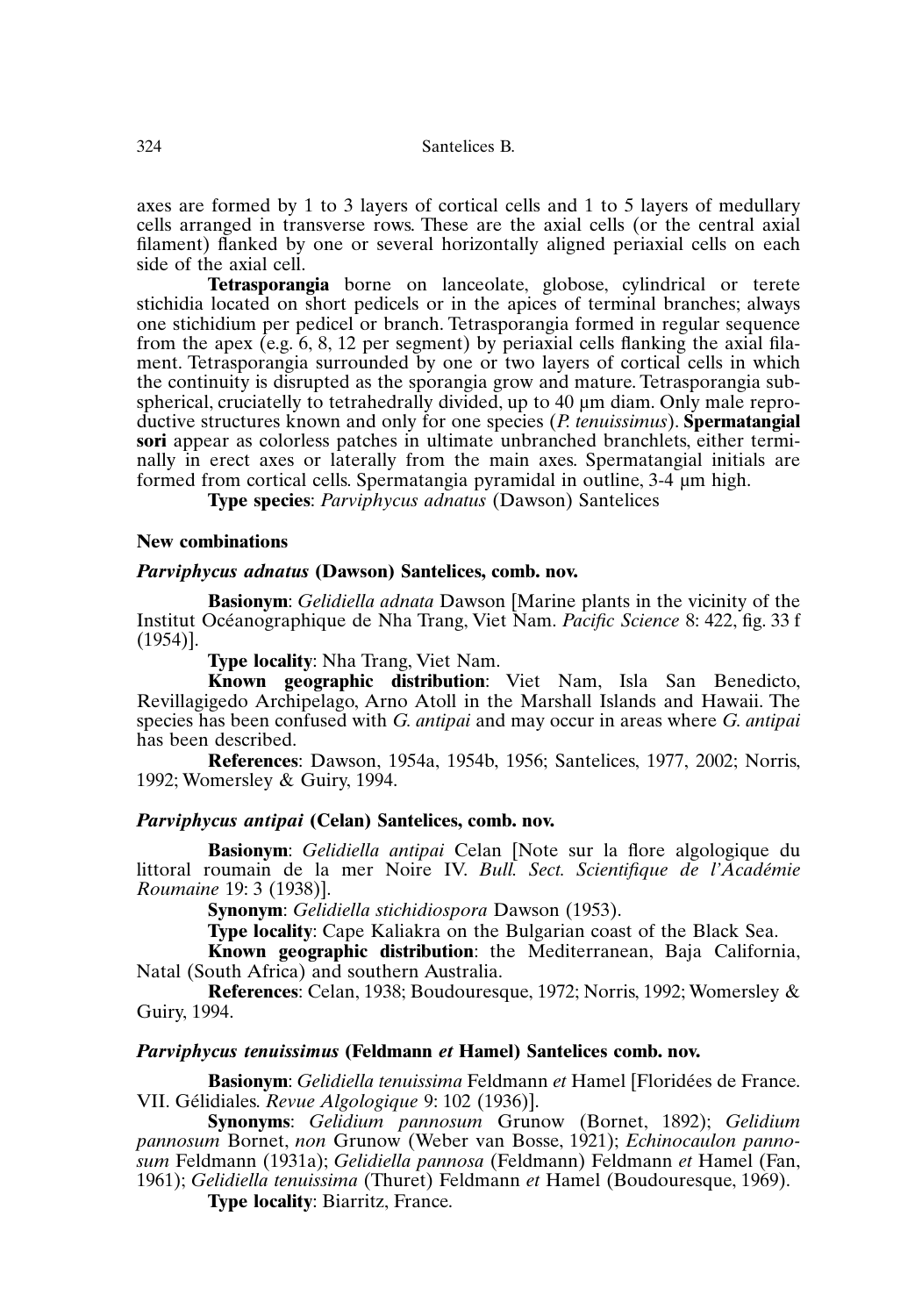**Known geographic distribution:** Great Barrier Reef, Australia, Thailand, Viet Nam, Indonesia, the Yeayama Islands in Japan, the Marshall Islands, Puerto Rico, the Canary Islands, Portugal, Morocco, Atlantic France, the Mediterranean, Senegal, Mauritania, Aldabra, Bangladesh, India, Kenya and the Seychelles.

**References**: Weber-van Bosse, 1921, 1928; Feldmann & Hamel, 1934, 1936; Dawson, 1954a; Fan, 1961; Boudouresque, 1969; Hatta & Prud'homme van Reine, 1991; Silva *et al.*, 1996; Shimada & Masuda, 2000; Rico *et al.*, 2002; Santelices & Rico, 2002.

#### *Parviphycus womersleyanus* **(Kraft** *et* **Abbott) Santelices comb. nov.**

**Basionym**: *Gelidiella womersleyana* Kraft *et* Abbott [*Gelidiella womersleyana* (Gelidiales, Rhodophyta), a diminutive new species from the Hawaiian Islands. *Botanica Marina* 41: 56 (1998)].

**Type locality** : Kaiwi Point, *ca* 1 Km north of the harbor at Kailua-Kona, Hawaii Island, at 7-9 m deep.

> **Geographical distribution**: known only from the type locality. **Reference**: Kraft & Abbott, 1998.

**Acknowledgements.** My appreciation to the following persons for the loan of valuable herbarium specimens: to I.A. Abbott and Jack Fisher for the materials from B.P. Bishop Museum, to J. Norris for the materials from the National Museum, to J. Stewart for the materials from Los Angeles County Museum and to P.C. Silva and M. Chacana for the specimens from the University Herbarium and the Jepson Herbarium, University of California. I thank R. Finke for improving the English, to S. Faugeron for improving the French and to Professor A. Christiny for the Latin translation. My appreciation to Verónica Flores for the histological and photographic work and to W. Freshwater for many very useful comments. This study was supported by grant FONDECYT 1020855.

#### **REFERENCES**

- BORNET E., 1892 Les algues de P.K.A. Schousboe. *Mémoires de la Société des Sciences Naturelles et Mathématiques de Cherbourg* 28: 165-376.
- BOUDOURESQUE C.-F., 1969 *Gelidiella tenuissima* (Thuret) Feldmann & Hamel en Méditerranée occidentale. *Tethys* 1: 783-792.
- BOUDOURESQUE C.-F., 1972 Végétation marine de l'île de Port-Cros (Parc National): IX. Sur *Gelidiella antipai* Marie Celan (Gelidiales). *Bulletin de la Société Phycologique de France* 17: 1-8.
- CELAN M., 1938 Note sur la flore algologique du littoral roumain de la mer Noire IV. *Bull. Sect. Scientifique de l'Académie Roumaine* 19: 76-79, figs. A-F.
- DAWSON E.Y., 1953 Marine red algae of Pacific México: I. Bangiales to Corallinaceae subf. Corallinoideae. *Allan Hancock Pacific Expeditions* 17: 1-239.
- DAWSON E.Y., 1954a Marine plants in the vicinity of the Institut Océanographique de Nha Trang, Viet Nam. *Pacific Science* 8: 372-469.
- DAWSON E.Y., 1954b The marine flora of Isla San Benedicto following the volcanic eruption of 1952-1953. *Allan Hancock Foundation Publications, Occasional Papers* 16: 1-25.
- DAWSON E.Y., 1956 Some marine algae of the southern Marshall Islands. *Pacific Science* 10: 25-66.
- EGEROD L., 1971 Some marine algae from Thailand. *Phycologia* 10: 121-142.
- FAN K.C., 1961 Morphological studies of the Gelidiales. *University of California Publications in Botany* 32: 315-368.